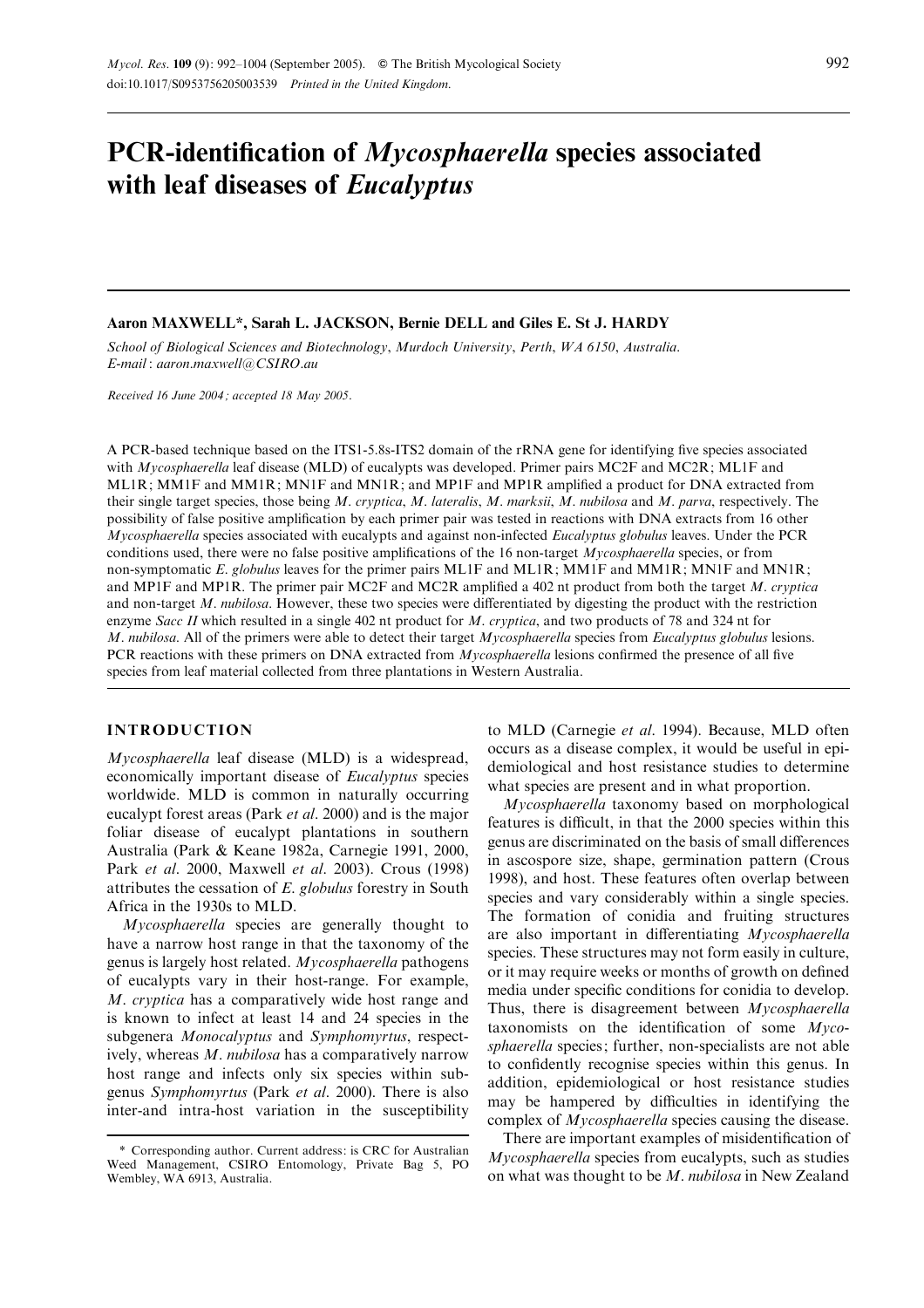(Cheah 1977, Beresford 1978) that was later identified as M. cryptica (Park & Keane 1982b). Colletogloeopsis nubilosum, the anamorph of  $M$ . cryptica, was first incorrectly connected to the teleomorph M. nubilosa (Ganapathi & Corbin 1979). In addition, early records have attributed MLD outbreaks to M. molleriana, when other *Mycosphaerella* species were the cause (Crous 1998). Molecular-based methods provide an additional tool that can make species identification more certain.

Comparison of sequences of ITS 1 and 2 of the rRNA genes has proved useful in delimiting and differentiating species (Berbee et al. 1995, Crous et al. 1999, Guo, Hyde & Liew 2000). Sequence comparison of the ITS rDNA has enabled a more secure differentiation of Mycosphaerella species on eucalypts in south-western Australia (Maxwell et al. 2000, 2003). However, DNA sequencing is now a relatively expensive and time-consuming technique for identifying species. The data obtained from ITS sequences may be utilised to develop less expensive and more rapid molecular means for the recognition of Mycosphaerella species. These include PCR-based restriction fragment length polymorphic DNA (PCR-RFLPs) and speciesspecific primers for DNA amplification and visualisation via agarose gel electrophoresis.

PCR-RFLPs are utilised for the identification of eucalypt pathogens such as Cryphonectria cubensis and related species (Myburg, Wingfield & Wingfield 1999), and Mycosphaerella species on other hosts (Ueng et al. 1998). Species-specific primers are also used for the detection of *M. fijiensis* and *M. musicola* on banana (Johanson & Jeger 1993, Johanson et al. 1994, Johanson 1995).

The large and expanding size of the genus, the difficulty in identifying the species by conventional means, and the increasing impact of diseases caused by  $Myco$ sphaerella, highlight the need to develop fast molecular methods for the detection of Mycosphaerella species associated with eucalypt diseases. Worldwide, M. cryptica and M. nubilosa are the two most important causes of MLD. In south-western Australia, M. lateralis, M. marksii and M. parva are also commonly associated with this disease (Maxwell et al. 2003). Therefore, the aim of the present study was to develop species-specific primers for the identification and detection of M. cryptica, M. lateralis, M. marksii, M. nubilosa and M. parva, and to test the sensitivity and specificity of these primers against diseased E. globulus leaves.

## MATERIALS AND METHODS

## Fungal isolates

Single ascospore isolates of ten Mycosphaerella species (Table 1) were obtained from lesions of E. globulus from south-western Australia following a method adapted from Crous (1998). These were identified on

morphological characters (Crous 1998, Maxwell et al. 2003) and maintained on 2% malt extract agar (MEA; Difco, Sparks, MD). DNA was extracted from these isolates, ITS rDNA sequenced for species-specific primer development, and then these primers were tested against the DNA extract. Also, the primer pairs were tested against Mycosphaerella cultures and DNA obtained from collections in eastern Australia and from Vietnam as indicated in Table 1. In all,  $48$   $Myco$ sphaerella species from eucalypt and non-eucalypt hosts worldwide, including DNA sequences obtained in the current study, were aligned (An1085729532; EMBL database) and used to screen for unique primer binding sites in the development of species-specific primers.

#### DNA extraction and sequencing

Axenic mycelia were obtained and DNA extracted. Briefly, microfuge tubes containing lyophilized mycelia were immersed in liquid nitrogen and the mycelia then ground into fine powder with an electric pellet mixer (Kontes, Vineland, NJ). Extraction buffer  $(300 \mu l)$ ; 200 mmol Tris HCl, pH 8.5, 250 mmol NaCl, 25 mmol EDTA and 0.5% SDS; Raeder & Broda 1985) was added to each microfuge tube containing up to 200 µl volume of ground mycelia, mixed and incubated for 1–2 h at 65 °C and then centrifuged at 13 200  $g$ (Beckman Microfuge E, Fullerton, CA) for 10 min. DNA from the resulting supernatant was purified using the UltraClean (Mo Bio, Carlsbad, CA) silica binding kit according to the manufacturer's instructions. The DNA concentration was determined using a Hoefer DyNA Quant 200 fluorometer.

The extracted DNA was stored at  $-20$  until required for PCR reactions and for the testing of species-specific primers. Initial PCR reactions for ITS sequencing were conducted using the primers ITS1f and ITS4 (White et al. 1990, Gardes & Bruns 1993) as described below. Amplification solutions  $(50 \mu l)$  were made aseptically in sterile 200  $\mu l$  microfuge tubes, containing;  $1-5$  ng genomic DNA,  $0.2 \mu M$ primer, 2.5 mm MgCl<sub>2</sub> (Fisher Biotech Australia, West Perth), 2.5 U Tth plus polymerase (Biotech International),  $1 \times$  polymerisation buffer (Biotech International) equivalent to 67 mm Tris-HCl, pH 8.8, 16.6 mm (NH<sub>4</sub>)<sub>2</sub>SO<sub>4</sub>, 0.45% Triton X-100, 0.2 mg ml<sup>-1</sup> gelatin, 0.2 mM dNTPs and sterile, deionised water to make up the reaction volume of 50  $\mu$ l. These solutions were vortexed for  $1-2$  s, then centrifuged for 5 s at 13 200 g. The PCR reactions were performed (Applied Biosystems, Foster City, CA; Gene Amp 9600 thermocycler) according to the following parameters: Initial denaturing step of 96 $\degree$  for 2 min; then 30 cycles of 94 $\degree$ (30 s) denaturing,  $55^{\circ}$  (30 s) annealing,  $72^{\circ}$  (2 min) extension; this was followed by a 7 min extension cycle at 72 $\degree$ , then a hold cycle at 10 $\degree$ . Products of the PCR reaction were stored at  $4^\circ$  prior to cleaning and sequencing. The isolates and species tested for speciesspecific primers are listed (Table 1).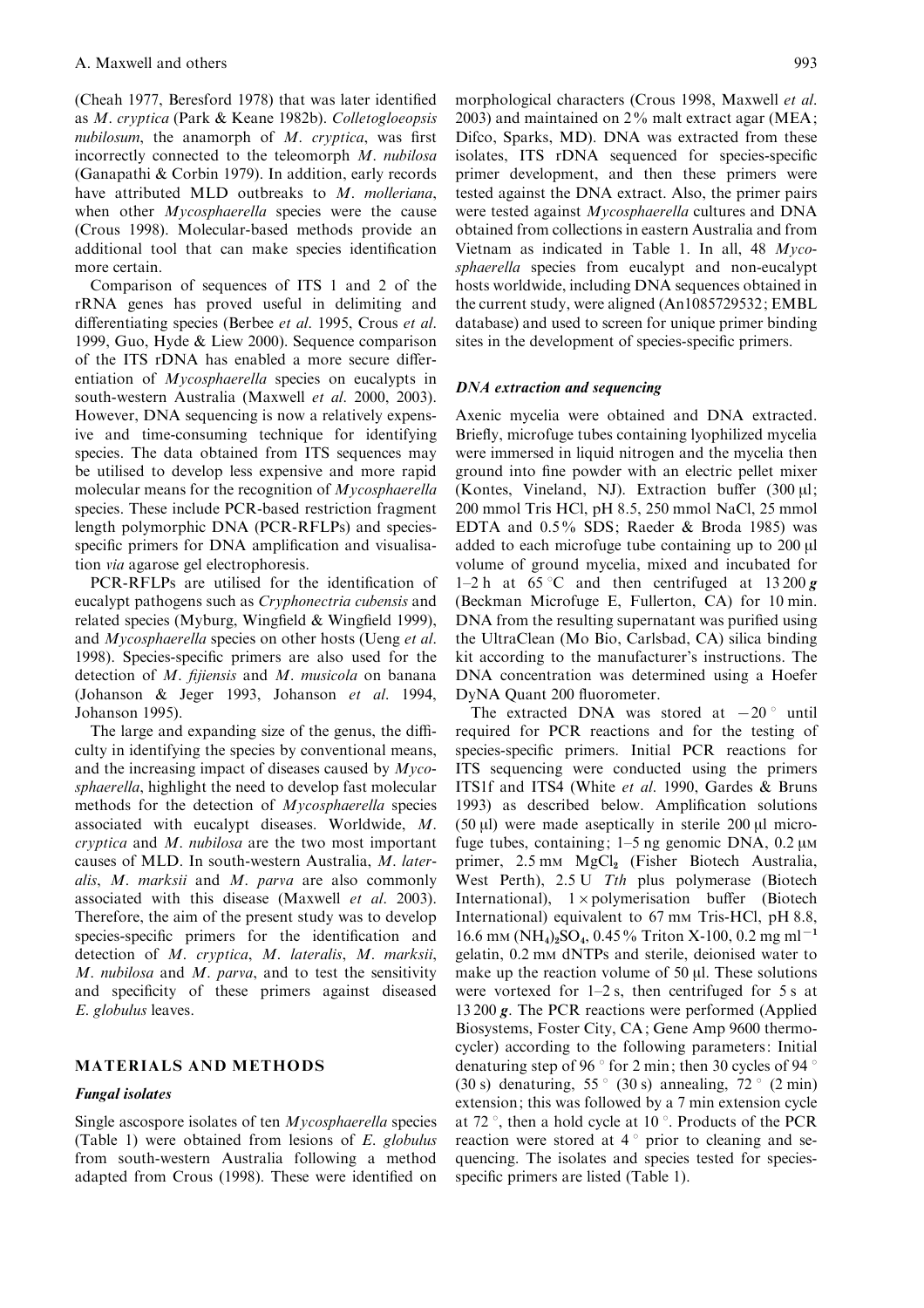Double stranded ITS fragments were sequenced from each end using an ABI PRISMTM Rhodamine Dye Terminator Ready Reaction Kit in 10 µl sequence reactions according to the manufacturer's instructions. Between 80 and 160 ng of purified PCR product and 1.6 pmol of primer (either ITS-1, ITS-2, ITS-3 or ITS-4; White et al. 1990) was added to each reaction. Sequencing reactions were performed according to the following parameters (Applied Biosystems GeneAmp 9600 thermocycler): Hot start at 96 $\degree$  for 2 min; then 25 cycles of 94  $\degree$  (30 s) denaturing, 50  $\degree$  (5 s) annealing, 60  $\degree$ (4 min) extension; then a hold cycle at  $10^{\circ}$  until collected and precipitated. The products of the sequence reaction were ethanol precipitated. Briefly, sterile  $0.5$  ml microfuge tubes were prepared with  $24 \mu l$  of 100% ethanol and 1  $\mu$ l of sodium acetate (10%; pH 5.2). The sequence product was added, then vortexed for 5 s and placed on ice for 20 min to precipitate the DNA. The tubes were centrifuged at  $13\,200\,\text{g}$  for 30 min in order to pellet the DNA, then the supernatant removed. The DNA pellet was washed in 250  $\mu$ of 70% ethanol, centrifuged at 13 200  $g$  for 5 min, then the supernatant removed. The tubes were blotted dry, then dried under vacuum in a rotor speedvac for 10 min.

Sequence products were separated by electrophoresis on 5% acrylamide gels, which were then washed for 10 min with 1 litre of 20% ethanol, stained and exposed to Kodak SB film. The DNA sequence data was read by an electronic digitiser and aligned by LaserGene (v. 1.60dz) using the CLUSTAR V method. The sequencing of the DNA template was conducted using the software package, Sequencase (v. 2.0).

## Phylogenetic analysis

The forward and reverse sequence data for each isolate were edited and aligned with SEQUED (v. 1.04; PE Applied Biosystems, Foster City, CA) or GeneTool (v. 1.0; Oakland, CA) with manual adjustments where necessary. Additional Mycosphaerella sequence data from all species recorded from eucalypts were downloaded from GenBank. Botryosphaeria rhodina and Dothidea insculpta were chosen as out-groups on the basis that they are sister taxa with differing degrees of affinity to Mycosphaerella, within the Dothideales.

Sequence data from all species were aligned in Clustal W, saved in 'gcg msf' and in 'Phylip' format and optimised manually. Any large insertions opposite contiguous gaps were assumed to be due to single or few insertion events. Therefore these insertions were reduced to the first five bases (cfr Greenwood et al. 1991). In order to optimise the alignment it was necessary to exclude a 180 bp insertion in the  $M$ , gregaria sequence. The sequence alignment (An1085715770) for Fig. 1 is available in the EMBL database.

Aligned sequence data were imported into PAUP (v. 4.1b; Swofford 1998) and the most parsimonious trees constructed using the heuristic search option. The initial set of trees was obtained by the 'simple' option for the stepwise addition of taxa and these trees evaluated via the tree bisection reconstruction (TBR) method of branch swapping. Bootstrap analysis (10 000 replications) was used to evaluate the confidence of the branch nodes of the trees (Felsenstein 1985). In order to determine the robustness of the tree topologies derived via parsimony analysis, phylogenetic trees were also obtained using a distance method (neighbour-joining; Satou & Nei 1987) program in PHYLIP (Felsenstein 1995). The phylogenetic structure of Mycosphaerella species on *Eucalyptus* was investigated through a comparison of all unique sequences of isolates from this study with other *Mycosphaerella* species occurring on Eucalyptus elsewhere.

#### Species-specific primer development

The consensus sequences for the ITS1f/ ITS4 rDNA region for each of the ten species of Mycosphaerella sequenced in the current study were imported, along with all other available *Mycosphaerella* species on the National Centre for Biotechnology Information (NCBI) GenBank database, into Gene Tool (Table 1). This included species from diverse hosts and locations worldwide. Forward and reverse primers were designed in the ' sequence editor' module of Gene Tool for M. cryptica, M. lateralis, M. marksii, M. nubilosa, and M. parva. Primer sites were chosen from the variable (ITS-1 or ITS-2) regions of the rDNA that were within the size range 17–23 nt and with a Tm of 55–65 $\degree$ , that were free of structural impediments to annealing, and that would amplify a product of 300–400 nt. These were screened against all available sequences of each species worldwide in order to ensure their activity against their known populations. All other Mycosphaerella species on the NCBI database, including isolates from many regions of the world, were downloaded, aligned (An1085729532; EMBL), and then searched for matches to those primer sites to ensure species specificity. The basic local alignment search tool (BLAST) software available on the NCBI database was used to ensure that the primer sites were not present on other fungal species associated with eucalypts, or in the host plant DNA. Forward and reverse primers specific to M. cryptica (MC2F and MC2R), M. lateralis (ML1F and ML1R), M. marksii (MM1F and MM1R), M. nubilosa (MN1F and MN1R) and *M. parva* (MP1F and MP1R) (Table 2) were chosen and tested against DNA extracts from each of the species listed in Table 1.

#### Testing of species-specific primers on fungal DNA

PCR reactions were performed on DNA from Mycosphaerella cryptica (11 isolates), M. lateralis (8), M. marksii  $(22)$ , M. nubilosa  $(14)$ , and M. parva  $(11)$ .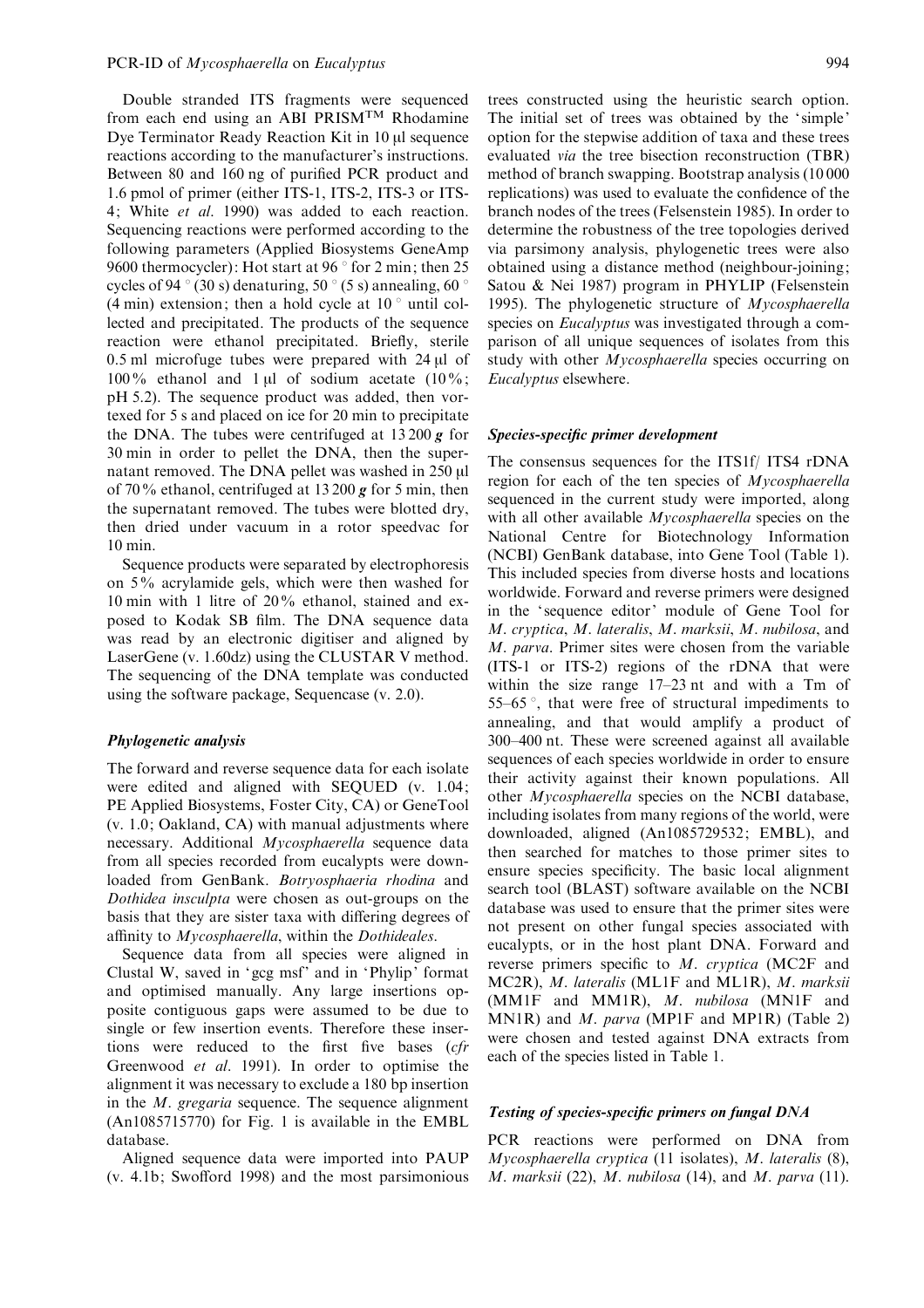|  | <b>Table 1.</b> <i>Mycosphaerella</i> isolates for which ITS rDNA sequences were screened and tested for species-specific primer development. |  |  |  |  |  |  |
|--|-----------------------------------------------------------------------------------------------------------------------------------------------|--|--|--|--|--|--|
|  |                                                                                                                                               |  |  |  |  |  |  |

| Mycosphaerella<br>species    | Isolate no.<br>$(MURU)^a$ | GenBank<br>accession no. | Host<br>(Eucalyptus)                | Origin <sup>b</sup> | Isolates sequenced (S)<br>and DNA primers<br>tested $(T)$ against |
|------------------------------|---------------------------|--------------------------|-------------------------------------|---------------------|-------------------------------------------------------------------|
| M. ambiphylla                | $\mathfrak{Z}$            |                          | E. globulus                         | <b>WA</b>           | S, T                                                              |
| M. ambiphylla                | 211                       | AY150675                 | E. globulus                         | <b>WA</b>           | S, T                                                              |
| M. aurantia                  | 1                         | AY509743                 | E. globulus                         | WA                  | S                                                                 |
| M. aurantia                  | $\overline{2}$            | AY509744                 | E. globulus                         | <b>WA</b>           | S                                                                 |
| M. aurantia                  | 151                       | AY 150331                | E. globulus                         | <b>WA</b>           | S, T                                                              |
| M. aurantia                  | 152                       | AY509742                 | E. globulus                         | <b>WA</b>           | S                                                                 |
| M. aurantia                  | 340                       | AY509742                 | E. globulus                         | WA                  | $\mathbf T$                                                       |
| M. citri                     | 251                       |                          | E. camaldulensis                    | <b>VTN</b>          | T                                                                 |
| M. colombiensis              | 352                       |                          | E. camaldulensis                    | <b>VTN</b>          | $\mathbf T$                                                       |
| M. cruenta                   | 353                       |                          | E. camaldulensis                    | <b>VTN</b>          | $\mathbf T$                                                       |
| M. cryptica                  | 089                       | AY509747                 | E. globulus                         | WA                  | S, T                                                              |
| M. cryptica                  | 090                       | AY509748                 | E. globulus                         | <b>WA</b>           | S, T                                                              |
| M. cryptica                  | 091                       | AY509749                 | E. globulus                         | <b>WA</b>           | S, T                                                              |
| M. cryptica                  | 101                       | AY509750                 | E. globulus                         | <b>WA</b>           | S, T                                                              |
| M. cryptica                  | 102                       |                          | E. globulus                         | <b>WA</b>           | S, T                                                              |
| M. cryptica                  | 110                       | AY509751                 | E. globulus                         | <b>WA</b>           | S, T                                                              |
| M. cryptica                  | 114                       | AY509752                 | E. diversicolor                     | <b>WA</b>           | S, T                                                              |
| M. cryptica                  | 115                       | AY509753                 | E. globulus                         | <b>WA</b>           | S, T                                                              |
| M. cryptica                  | 117                       |                          | $E.$ grandis $\times$ camaldulensis | Qld                 | S, T                                                              |
| M. cryptica                  | 118                       | AY509754                 | E. delegatensis                     | Vic                 | S, T                                                              |
| M. cryptica                  | 120                       |                          | E. globulus                         | Vic                 | S, T                                                              |
| M. cryptica                  | 145                       |                          | E. diversicolor                     | WA                  | S                                                                 |
| M. fori                      | 324                       |                          | E. globulus                         | <b>WA</b>           | $\mathbf T$                                                       |
| M. gregaria                  | 237                       | AY509755                 | E. globulus                         | <b>WA</b>           | S, T                                                              |
| M. gregaria                  | 240                       | AY509757                 | E. globulus                         | WA                  | S                                                                 |
| M. gregaria                  | 246                       | AY509756                 | E. globulus                         | <b>WA</b>           | S                                                                 |
| M. lateralis                 | 252                       | AY509758                 | E. maidenii                         | Qld                 | S, T                                                              |
| M. lateralis                 | 253                       | AY509761                 | E. maidenii                         | Qld                 | S, T                                                              |
| M. lateralis                 | 254                       | AY509760                 | E. globulus                         | <b>WA</b>           | S, T                                                              |
| M. lateralis                 | 255                       | AY509759                 | E. globulus                         | <b>WA</b>           | S, T                                                              |
| M. lateralis                 | 256                       |                          | E. globulus                         | WA                  | $\mathbf T$                                                       |
| M. lateralis                 | 257<br>258                | AY509762                 | E. globulus                         | <b>WA</b><br>WA     | S, T                                                              |
| M. lateralis<br>M. lateralis | 177                       | AY509763                 | E. globulus<br>E. globulus          | <b>WA</b>           | S, T<br>$\mathbf T$                                               |
| M. marksii                   | 234                       | AY509764                 | E. globulus                         | <b>WA</b>           | S, T                                                              |
| M. marksii                   | 242                       | AY509767                 | E. globulus                         | <b>WA</b>           | S, T                                                              |
| M. marksii                   | 243                       | AY509766                 | E. globulus                         | <b>WA</b>           | S, T                                                              |
| M. marksii                   | 247                       | AY509765                 | E. globulus                         | <b>WA</b>           | S                                                                 |
| M. marksii                   | 178                       |                          | E. globulus                         | WA                  | $\mathbf T$                                                       |
| M. marksii                   | 179                       |                          | E. globulus                         | WA                  | T                                                                 |
| M. marksii                   | 180                       |                          | E. globulus                         | WA                  | T                                                                 |
| M. marksii                   | 181                       |                          | $E.$ grandis $\times$ camaldulensis | <b>WA</b>           | $\mathbf T$                                                       |
| M. marksii                   | 182                       |                          | $E.$ grandis $\times$ camaldulensis | <b>WA</b>           | $\mathbf T$                                                       |
| M. marksii                   | 183                       |                          | $E.$ grandis $\times$ camaldulensis | WA                  | $\mathbf T$                                                       |
| M. marksii                   | 184                       |                          | $E.$ grandis $\times$ camaldulensis | <b>WA</b>           | $\mathbf T$                                                       |
| M. marksii                   | 185                       |                          | $E.$ grandis $\times$ camaldulensis | <b>WA</b>           | T                                                                 |
| M. marksii                   | 186                       |                          | E. globulus                         | Qld                 | $\mathbf T$                                                       |
| M. marksii                   | 187                       |                          | E. globulus                         | Qld                 | $\mathbf T$                                                       |
| M. marksii                   | 188                       |                          | E. pellita                          | Qld                 | T                                                                 |
| M. marksii                   | 189                       |                          | E. grandis                          | Qld                 | $\mathbf T$                                                       |
| M. marksii                   | 190                       |                          | E. dunnii                           | Qld                 | $\mathbf T$                                                       |
| M. marksii                   | 191                       |                          | E. dunnii                           | Qld                 | T                                                                 |
| M. marksii                   | 192                       |                          | E. dunnii                           | Qld                 | $\mathbf T$                                                       |
| M. marksii                   | 193                       |                          | E. tereticornis                     | Qld                 | $\mathbf T$                                                       |
| M. marksii                   | 194                       |                          | E. diversicolor                     | <b>WA</b>           | $\mathbf T$                                                       |
| M. marksii                   | 195                       |                          | E. tereticornis                     | Qld                 | $\mathbf T$                                                       |
| M. marksii                   | 196                       |                          | E. rudis                            | <b>WA</b>           | $\mathbf T$                                                       |
| M. mexicana                  | 006                       | AY509768                 | E. globulus                         | <b>WA</b>           | S, T                                                              |
| M. mexicana                  | 007                       | AY509769                 | E. globulus                         | <b>WA</b>           | S, T                                                              |
| M. mexicana                  | 008                       | AY509770                 | E. globulus                         | WA                  | S                                                                 |
| M. mexicana                  | 197                       | AY509771                 | E. globulus                         | WA                  | S                                                                 |
| M. nubilosa                  | 301                       |                          | E. globulus                         | WA                  | S, T                                                              |
| M. nubilosa                  | 302                       | AY509775                 | E. globulus                         | WA                  | S, T                                                              |
| M. nubilosa                  | 304                       | AY509776                 | E. globulus                         | WA                  | S, T                                                              |
| M. nubilosa                  | 051                       | AY509777                 | E. globulus                         | Vic                 | S, T                                                              |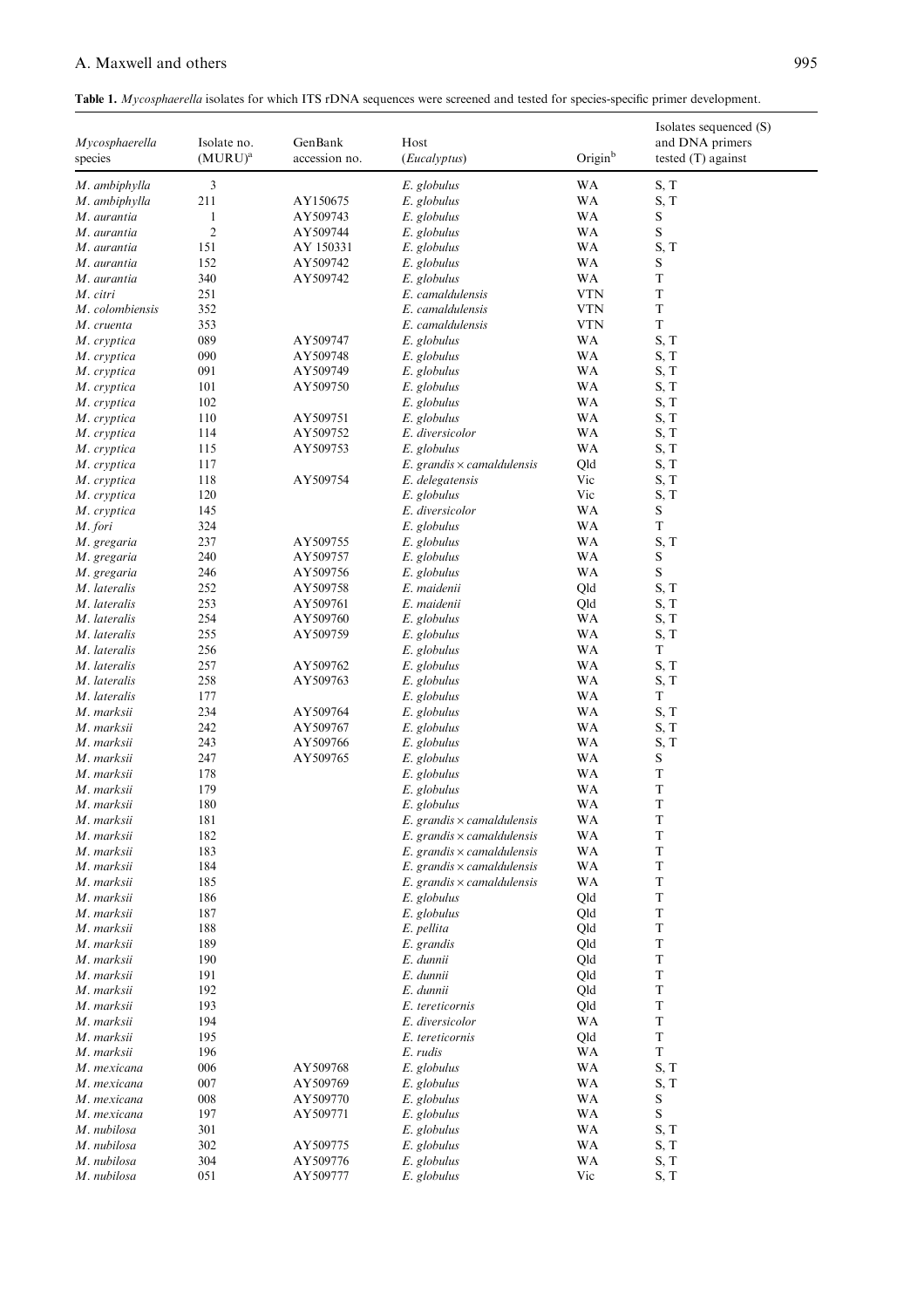|  |  | Table 1. $(Cont.)$ |
|--|--|--------------------|
|--|--|--------------------|

|                           | Isolate no.         | GenBank       | Host                                |                     | Isolates sequenced (S)                  |
|---------------------------|---------------------|---------------|-------------------------------------|---------------------|-----------------------------------------|
| Mycosphaerella<br>species | (MURU) <sup>a</sup> | accession no. | (Eucalyptus)                        | Origin <sup>b</sup> | and DNA primers<br>tested $(T)$ against |
| M. nubilosa               | 052                 |               | E. globulus                         | Vic                 | T                                       |
| M. nubilosa               | 055                 |               | E. globulus                         | Vic                 | T                                       |
| M. nubilosa               | 056                 |               | E. globulus                         | Vic                 | T                                       |
| M. nubilosa               | 057                 | AY509778      | E. globulus                         | Vic                 | S, T                                    |
| M. nubilosa               | 025                 | AY509772      | E. globulus                         | <b>WA</b>           | S, T                                    |
| M. nubilosa               | 026                 | AY509773      | E. globulus                         | <b>WA</b>           | S, T                                    |
| M. nubilosa               | 328                 |               | $E.$ grandis $\times$ resinifera    | <b>WA</b>           | T                                       |
| M. nubilosa               | 317                 |               | $E.$ grandis $\times$ resinifera    | <b>WA</b>           | T                                       |
| M. nubilosa               | 329                 |               | $E.$ grandis $\times$ resinifera    | <b>WA</b>           | T                                       |
| M. nubilosa               | 346                 |               | $E.$ globulus $\times$ urophylla    | WA                  | T                                       |
| M. parva                  | 248                 | AY509779      | E. globulus                         | <b>WA</b>           | S, T                                    |
| M. parva                  | 012                 | AY509780      | E. globulus                         | <b>WA</b>           | S                                       |
| M. parva                  | 250                 | AY509781      | E. globulus                         | <b>WA</b>           | S                                       |
| M. parva                  | 013                 | AY509782      | E. globulus                         | <b>WA</b>           | S                                       |
| $M.$ parva $^{\circ}$     | 204                 |               | E. grandis                          | Tas                 | T                                       |
| M. parva                  | 170                 |               | E. globulus                         | <b>WA</b>           | T                                       |
| M. parva                  | 171                 |               | E. globulus                         | <b>WA</b>           | T                                       |
| M. parva                  | 172                 |               | E. globulus                         | <b>WA</b>           | T                                       |
| M. parva                  | 173                 |               | $E.$ grandis $\times$ camaldulensis | <b>WA</b>           | T                                       |
| M. parva                  | 174                 |               | $E.$ grandis $\times$ camaldulensis | <b>WA</b>           | T                                       |
| M. parva                  | 175                 |               | $E.$ grandis $\times$ camaldulensis | <b>WA</b>           | $\mathbf T$                             |
| M. parva                  | 176                 |               | E. dunnii                           | Qld                 | T                                       |
| M. parva                  | 213                 |               | E. globulus                         | <b>WA</b>           | S, T                                    |
| M. parva                  | 337                 |               | $E$ . grandis $\times$ urophylla    | <b>WA</b>           | T                                       |
| M. suberosa               | 263                 |               | E. globulus                         | <b>WA</b>           | S, T                                    |
| M. suberosa               | 245                 |               | E. globulus                         | <b>WA</b>           | S, T                                    |
| M. suttoniae              | 327                 |               | E. globulus                         | <b>WA</b>           | T                                       |
| M. tasmaniensis           | 323                 |               | E. globulus                         | WA                  | T                                       |
| M. vespa                  | 200                 |               | E. globulus                         | Tas                 | T                                       |

<sup>a</sup> MURU, culture collection of Murdoch University.

<sup>b</sup> Origin of isolates: Vietnam (VTN), Western Australia (WA), Queensland, Australia (Qld), Victoria, Australia (Vic) and Tasmania, Australia (Tas).

 $c$  As *M*. grandis.

The isolates of M. cryptica, M. lateralis, M. marksii, M. nubilosa and M. parva for which the species-specific PCR primers were tested were from geographically dispersed locations and from four, two, eight, three, and four different host species, respectively (Table 1). To ensure against 'false-positive' amplification, the primer pairs, were tested against isolates of each of an additional 16 closely related non-target Mycosphaerella species as listed in Table 1. Template DNA (1 ng) from each species was added to separate PCR reactions.

PCR reactions were performed as described previously for the ITS1f and ITS4 primers, with the exception that the primer pairs used were MC2F/MC2R, ML1F/ML1R, MM1F/MM1R, MN1F/MN1R and MP1F/MP1R (Table 2) and the annealing temperature was set in a 'touchdown' format as  $68^\circ$  for two cycles, 66  $\degree$  for four cycles, 64  $\degree$  for eight cycles, 63  $\degree$  for eight cycles, and  $62^\circ$  for eight cycles.

To confirm the presence and size of the PCR products, they were separated using electrophoresis on a 1% agarose gel in 40 mM Tris-HCl acetate pH 8.5, 1 mM EDTA buffer (TAE) at 90 V for 30–60 min. In scoring these reactions,  $6 \mu l$  of product was loaded into individual lanes. However, for the purpose of visualisation on the agarose gels used, the products of the reactions of each of the non-target species were combined in a single lane for each of the primer pairs.

The size of the DNA bands, were determined against a 100 bp DNA marker (Geneworks, Adelaide) as molecular weight standard. DNA fragments were visualised under UV following gel staining with ethidium bromide (0.5  $\mu$ g ml<sup>-1</sup>) for 20 to 30 min and de-staining in  $1 \times$ TAE buffer for 10 min. Products from selectedisolates were then sequenced to confirm that they matched the ITS ribosomal region for the target species. Sequencing was performed as described previously with the exception that each of the speciesspecific primers were used rather than the generic ITS primers.

Products generated by the primer pair MC2F/MC2R were further characterised through their digestion with the restriction enzyme Sacc II according to the manufacturer's instructions (Fermentas: Hanover, MD). Digested products were separated via electrophoresis on a 1.5% agarose gel at 90 V for 120 min, stained with ethidium bromide and visualised under UV light as previously described.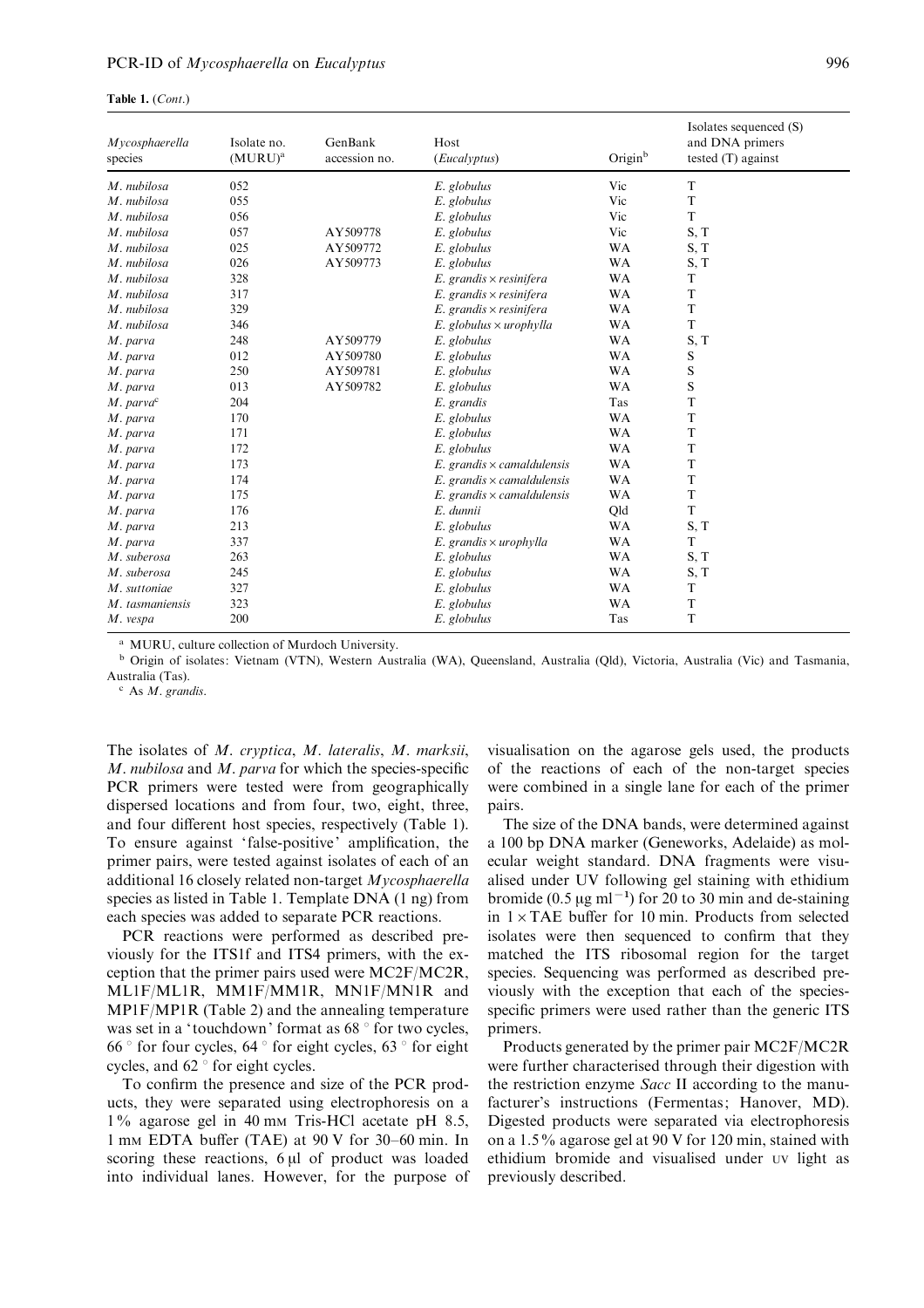Table 2. List of species-specific primers developed for five *Mycosphaerella* species causing disease of eucalypt foliage.

| Species      | Primer name       | Direction | Sequence $(5-3)$        | Length $(nt)$ | Tm (° C) |  |
|--------------|-------------------|-----------|-------------------------|---------------|----------|--|
| M. cryptica  | MC2F              | Forward   | ccegccegacetccaacc      | 18            | 58       |  |
| M. cryptica  | MC <sub>2</sub> R | Reverse   | cggtcccggaagcgaaacag    | 20            | 58       |  |
| M. lateralis | ML1F              | Forward   | aaacgccggggccttcg       |               | 54       |  |
| M. lateralis | ML1R              | Reverse   | cgacgtctccgccgatgttttcc | 23            | 61       |  |
| M. marksii   | MM1F              | Forward   | cggcccgacctccaacc       |               | 57       |  |
| M. marksii   | MM1R              | Reverse   | gatgccacaacgctcggaga    | 20            | 55       |  |
| M. nubilosa  | MN1F              | Forward   | gegeeageeegaeetee       |               | 57       |  |
| M. nubilosa  | <b>MN1R</b>       | Reverse   | ggtccccgtcagcgaaacagt   | 21            | 56       |  |
| M. parva     | MP1F              | Forward   | cctccgggctcgacctcca     | 19            | 60       |  |
| M. parva     | MP1R              | Reverse   | tetegeaageggatgattaaace | 23            | 55       |  |

## Species-specific primer sensitivity

The sensitivity of the primer pairs was tested in PCR reactions against known amounts of DNA for each target species in a dilution series. PCR reactions were conducted with the following amounts of DNA template: 10 ng, 1 ng, 100 pg, 10 pg and 1 pg for three isolates of each species: Mycosphaerella cryptica (MURU 089–091) M. lateralis (MURU 253–255), M. marksii (MURU 234, 242, 243), M. nubilosa (MURU 301, 302, 304), and M. parva (MURU 012, 013, 250) in  $25 \mu l$  reactions as described previously. Products were separated via electrophoresis, stained and visualised under UV as described in the specific primer protocol.

#### Testing of species-specific primers against leaf material

Non-diseased leaves and leaves with lesions typical of Mycosphaerella cryptica, M. marksii, M. nubilosa and multiple species infection were collected from three Eucalyptus globulus plantations in Western Australia. Lesion pieces ranging from  $2-50$  mm<sup>2</sup> were dissected from leaves that had been washed in a solution of sodium hypochlorite  $(2.5\% \text{ w/v})$  for 30 s and rinsed three times in deionised water in order to remove surface spores. DNA was extracted and quantified and adjusted as described previously.

Firstly the sensitivity of the PCR-based technique was tested using M. *nubilosa*-specific primer-pair (MN1F and MN1R) against DNA extracts from three replicate E. globulus leaves in each of the following four categories: non-infected unexpanded leaves at the growing tip of the branch; sub-symptomatic lesions characterised by a small circular shaped loss of the waxy bloom on the leaf surface; pale yellow-green to necrotic lesion without pseudothecia; necrotic lesion with abundant pseudothecia. PCR reactions  $(25 \mu l)$ were conducted using 10 ng, 1 ng, 100 pg, 10 pg and 1 pg of template DNA as described previously for the species-specific primer protocol.

Secondly, PCR reactions (25 ul with 1 ng template) DNA) were conducted to test the effectiveness of the five Mycosphaerella-specific primers on DNA extracted from ten lesions from the following five categories: non-infected leaves at the growing tip of the branch;

M. cryptica lesions characterised by ascomata densely arranged on both surfaces of young leaves with a waxy bloom; M. marksii lesions characterised by ascomata only on the adaxial leaf surface of young leaves; M. nubilosa lesions characterised by lesions only on the abaxial leaf surface of young leaves; mixed species lesions characterised by lesions on older leaves without a waxy bloom with pseudothecia densely arranged on the abaxial surface and more sparsely arranged on the adaxial surface. A  $100 \text{ mm}^2$  piece of each lesion was dissected and single spore isolations made according to the method of Crous (1998) in order to identify the Mycosphaerella species associated with each lesion using conventional means.

The products from the *Mycosphaerella*-species specific PCR reactions using DNA extracted from leaves were separated on agarose gels and visualised as previously described. Products from these reactions were purified and sequenced in  $10 \mu l$  reactions using their respective specific primers as described previously. Each sequence was used in a BLAST search to identify those sequences that were most homologous on the database.

## RESULTS

#### Phylogenetic analysis

In the phylogenetic analysis of ITS sequences, the morphological species of Mycosphaerella isolated from Eucalyptus in the current study, grouped with their corresponding sequences, where they were available on GenBank (Fig. 1). The sequences for M. cryptica clustered in a distinct group (Fig. 1). The  $M$ . cryptica isolates sequenced in the current study clustered with the  $M$ . *cryptica* isolate from Chile (Fig. 1) despite the Chilean sequence being the most divergent sequence for this species on Genbank, and differs from the consensus of the remaining isolates at 28 nucleotide positions. Three of the four remaining fully resolved M. cryptica ITS sequences available on GenBank were identical with the sequences from the current study, and the other one differed at two of 539 nucleotide sites (data not shown).

The south-western Australian M. marksii isolates clustered with the GenBank sequence of M. marksii.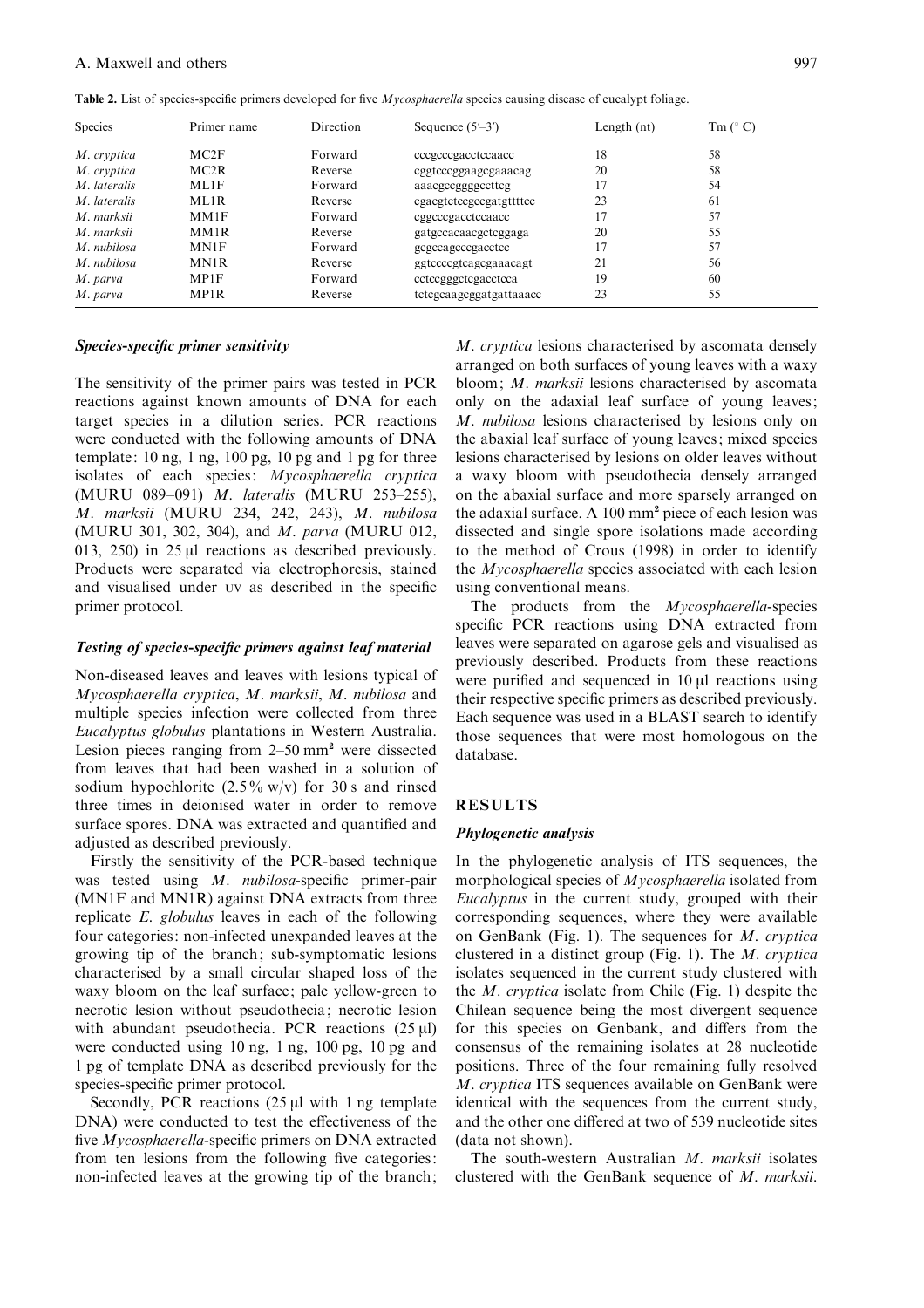

Fig. 1. Phylogenetic tree of *Mycosphaerella* species from *Eucalyptus* based on distance analysis (neighbour-joining; PHYLIP) of ITS rDNA sequences. Bootstrap (10 000 replicates) values over 70 indicated.

The *M. parva* isolates from the current study clustered with the published sequence for  $M$ . grandis (Fig. 1). There was greater than 99% similarity between all M. parva and M. grandis isolates (data not shown).

The target species for specific primer development in the current study mostly occurred in separate clades of related species (Fig. 1). The exceptions to this were M. cryptica and M. nubilosa which occurred in the same clade of related species that included M. vespa and M. ambiphylla.

The M. lateralis clade was the most distant clade from the remaining Mycosphaerella species. M. lateralis isolates from south-western Australia formed a separate group within the same clade as M. lateralis isolates from eastern Australia and elsewhere. The M. parva clade also contained M. juvenis and M. mexicana and was distinct from the remaining clades.

M. marksii was most similar to  $M$ , parkii and comprised the largest of the clades in this study. Other species in this clade include M. aurantia, M. colombiensis, M. fori, and M. gregaria.

#### Species-specific primer development and testing

A BLAST search for the sequence sites for each of the primer pairs MC2F and MC2R; ML1F and ML1R; MM1F and MM1R; and MN1F and MN1R found no 100% matches of both sets of primers in a primer pair with non-target fungal or plant DNA. The primer pair MP1F and MP1R did not match any DNA sequences from the non-target M. parva, except for *M. grandis*, which have identical or almost identical ITS sequences to  $M$ . parva and is believed to be conspecific with  $M$ . parva based on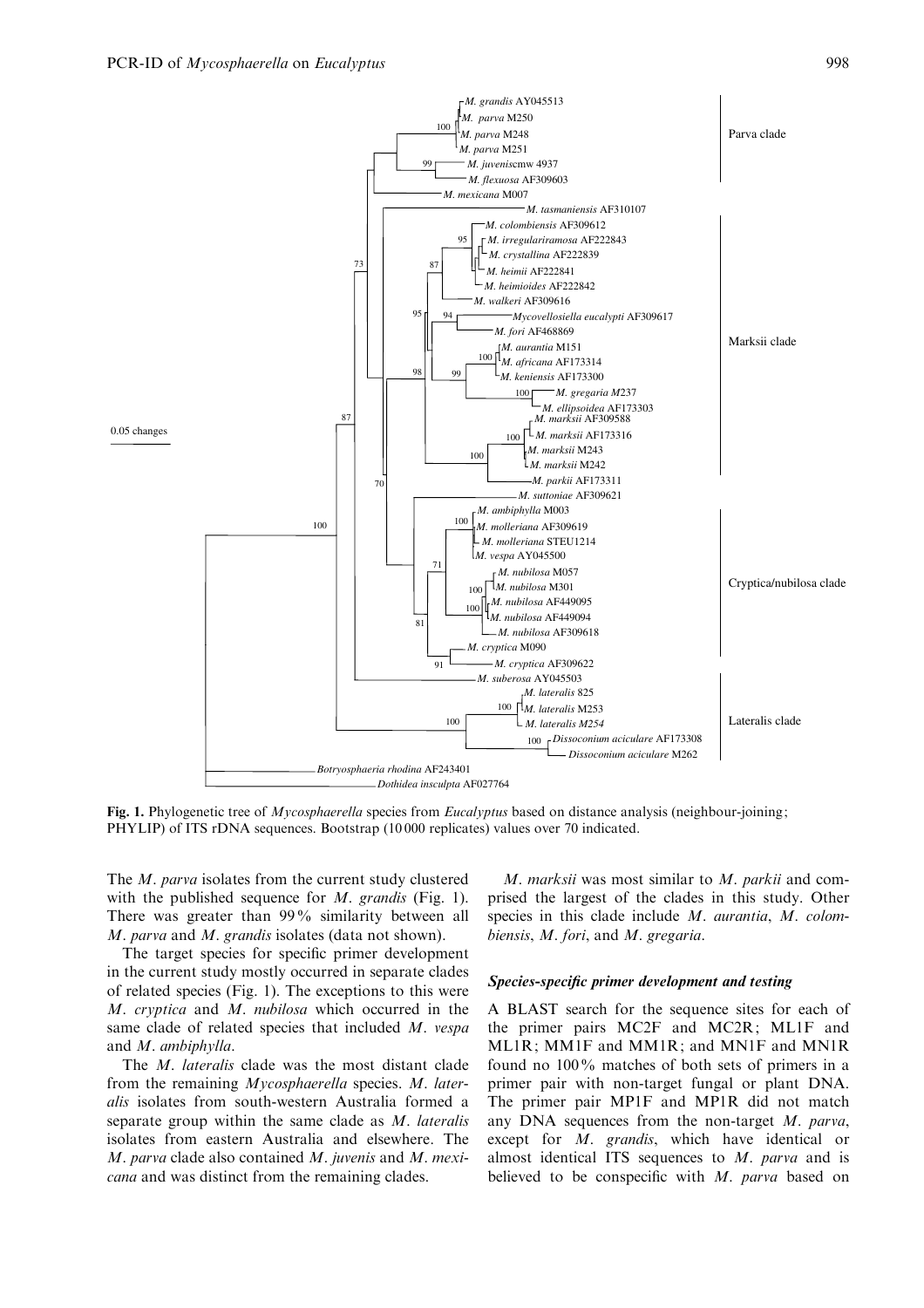

Fig. 2. Agarose gel (1%) of PCR product from *Mycosphaerella* DNA using primers specific for either *M. cryptica* or M. nubilosa. Lane 1, 1 Kb+DNA ladder, 100 and 400 bp fragments indicated. Lanes 2–9 M. nubilosa (MURU301, MURU302, MURU304, MURU051, MURU055–057) amplified with MN1F & MN1R primers. Lanes 10–16 M. cryptica (MURU089–90, MURU102, MURU114, MURU115, MURU118, MURU120) amplified with MC2F & MC2R primers; L17 Negative controls M. ambiphylla, M. aurantia, M. citri, M. colombiensis, M. cruenta, M. gregaria, M. lateralis, M. marksii, M. mexicana, M. parva, M. suberosa, M. suttoniae, M. tasmaniensis, and M. vespa with MC2F & MC2R; L18 M. ambiphylla, M. aurantia, M. citri, M. colombiensis, M. cruenta, M. cryptica, M. gregaria, M. lateralis, M. marksii, M. mexicana, M. parva, M. suberosa, M. suttoniae, M. tasmaniensis, and M. vespa combined with MN1F, MN1R primers. Lanes 19–20 are blank. Negative control isolates listed (T) in Table 1.

morphological and molecular data (Crous 1998, Maxwell 2004).

PCR reactions resulted in products of 402, 432, 306, 404 and 407 bp by the MC2 ML1, MM1, MN1and MP1 primer pairs respectively (Figs 2–4). Primer pairs ML1F and ML1R; MM1F and MM1R; MN1F and MN1R; and MP1F and MP1R amplified a product for DNA extracted from all target species isolates, those being M. lateralis, M. marksii, M. nubilosa and M. parva respectively. There were no false positive amplifications of the 16 non-target Mycosphaerella species that these four primer pairs were tested against (Figs 2–3). The primer pair MC2F and MC2R only amplified DNA from the target species M. cryptica and the non-target species M. nubilosa. However, the products from these two species were differentiated on the basis of their restriction profiles using the enzyme Sacc II (Fig. 4). There was no false positive amplification of the remaining 15 non-target Mycosphaerella species for the primer pair MC2F and MC2R (Fig. 2).

#### Species-specific primer sensitivity against DNA extract

In sensitivity tests against target fungal DNA extract, MC2F/MC2R was able to detect DNA at the upper limit of 1 ng and the remaining primer pairs were able to detect DNA at the highest range tested of 10 ng per 25 µl reaction. Primer pairs  $MC2F/MC2R$  and  $MM1F/$ MM1R detected DNA at the lowest concentration tested of 1 pg per reaction. The lowest detection limit of the remaining primer pairs was 10 pg of DNA per 25 µl reaction. This result was consistent across the three isolates tested for each species. The intensity of banding pattern for each of the primers is illustrated for the DNA template amounts 1 pg to 1 ng in Fig. 5. It is evident from Fig. 5 that the intensity of the product at 1 ng is lower than that at 100 pg for MC2F/MC2R,

whereas for the remaining primers the intensity of the band from greatest DNA template amount was equal to or higher than all other amounts. The PCR product band intensity generally decreased with decreasing amount of DNA template.

#### Detection of target species in leaf material

The sensitivity of the MN1F/MN1R primer pair to the target Mycosphaerella nubilosa DNA in lesions varied according to the type of lesion (Table 3). PCR products resulted from 10 pg of template DNA from highly diseased lesions, whereas a mean of 40 pg and 1 ng of DNA was required for moderate and sub-chlorotic diseased lesions, respectively. No product resulted from amplification of DNA from non-diseased, unexpanded *Eucalyptus globulus* leaf tips by the primer pair  $MN1F$ MN1R.

All five primer pairs were able to detect each of their target species from DNA extract of lesions (Fig. 6, Table 4). Sequencing of the PCR products from each of the primer pairs confirmed their identity as belonging to each of their respective target species on the basis that they shared more than 99% sequence homology (Table 4). Frequently more than one species was associated with a particular lesion type. For example, specimen MURU031 gave products for M. lateralis and M. marksii. Conventional isolation techniques from these 20 specimens only yielded three species, M. marksii, M. nubilosa and M. cryptica, for specimens MURU031, 037 and 094 respectively. In this study only a single species was isolated from each of these lesions. Unlike the conventional isolations in this study,  $Mvco$ sphaerella species were identified according to PCR products generated from all of the lesions tested. PCR products were not generated from any non-infected leaf tips by any of the five species-specific primer pairs.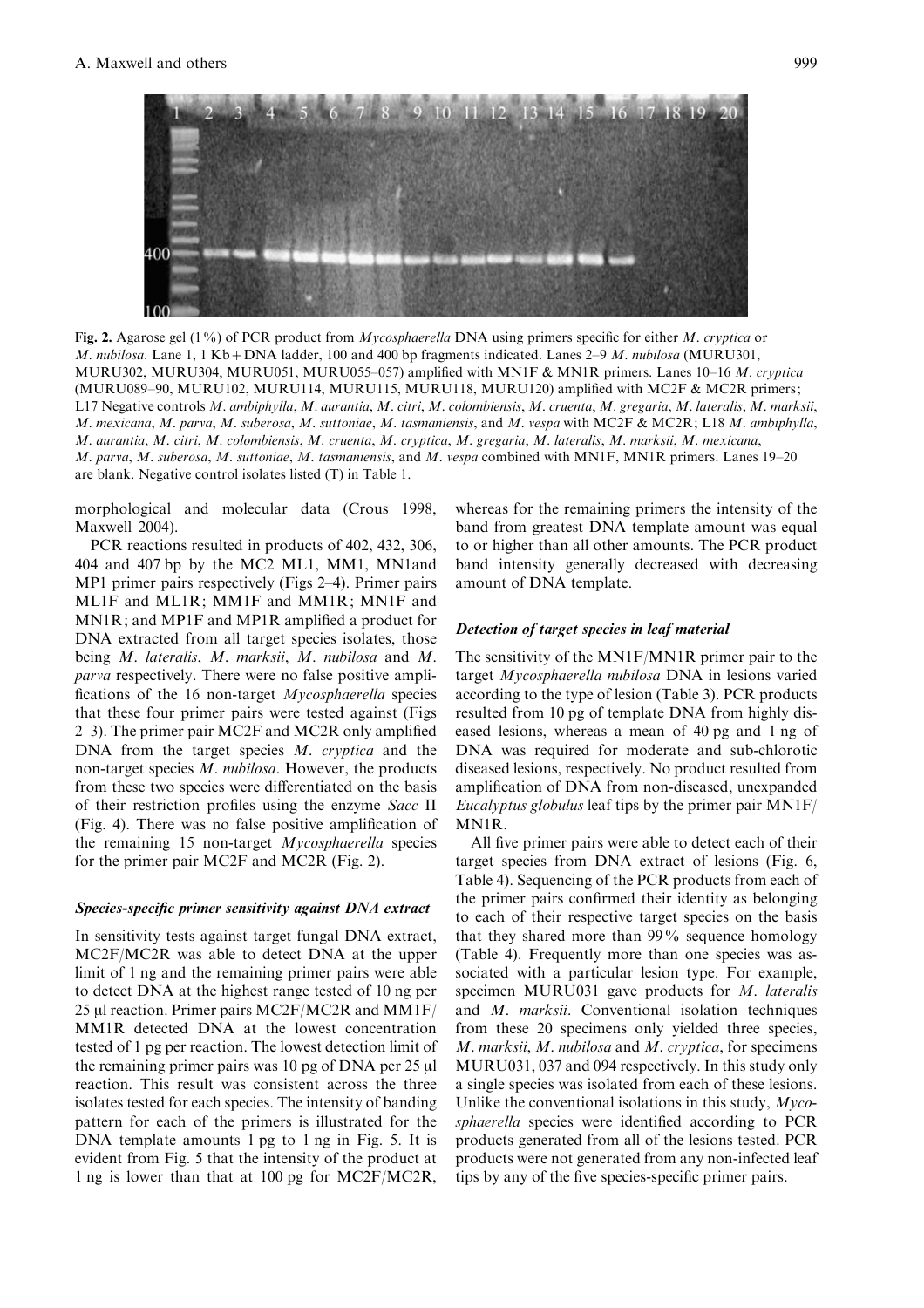

Fig. 3. Agarose gel (1%) of purified PCR product from *Mycosphaerella* DNA using primers specific for *M. parva*, M. lateralis or M. marksii. Lanes 1 and 21,  $1 \text{ Kb} + \text{DNA}$  ladder, bands at 100 and 400 bp indicated. Lanes  $2-10 \text{ M}$ . parva (MURU170–176, MURU204, MURU213) amplified with MP1F & MP1R. Lane 11 negative control of M. ambiphylla, M. aurantia, M. citri, M. colombiensis, M. cruenta, M. cryptica, M. gregaria, M. lateralis, M. marksii, M. mexicana, M. nubilosa, M. suberosa, M. suttoniae, M. tasmaniensis, and M. vespa amplified with MP1F & MP1R; Lanes 12–16 M. lateralis (MURU177, MURU253, MURU256–258) amplified with ML1F & ML1R. Lane 17 negative control of M. ambiphylla, M. aurantia, M. citri, M. colombiensis, M. cruenta, M. cryptica, M. gregaria, M. marksii, M. mexicana, M. nubilosa, M. parva, M. suberosa, M. suttoniae, M. tasmaniensis, and M. vespa amplified with ML1F & ML1R. Lanes 18-37 M. marksii (MURU178–196) amplified with MM1F & MM1R. Lane 38 negative control of M. ambiphylla, M. aurantia, M. citri, M. colombiensis, M. cruenta, M. cryptica, M. gregaria, M. lateralis, M. mexicana, M. nubilosa, M. parva, M. suberosa, M. suttoniae, M. tasmaniensis, and M. vespa amplified with MM1F & MM1R. Lanes 39–40 are blank. Isolates used as negative controls are listed as tested (T) in Table 1.



Fig. 4. Agarose gel (1.5%) of restriction digest (Sacc II) profile of PCR products of Mycosphaerella cryptica and Mycosphaerella nubilosa DNA amplified with the primer pair MC2F & MC2R. Lanes 1 and 26 show a 100 bp DNA ladder. Lanes 2–9 M. nubilosa amplified with MC2F & MC2R; Lanes 2, 4, 6 and 8 are non-digested PCR products, Lanes 3, 5, 7 and 9 are digested PCR products of isolates MURU051, MURU055–057 respectively. Lanes 10–19 M. cryptica amplified with MC2F and MC2R. Lanes 10, 12, 14, 16 and 18 are undigested PCR products and Lanes 11, 13, 15, 17, and 19 are digested PCR products of isolates MURU089–90, MURU102, MURU114, MURU115 respectively. Lanes 20–21 are non-digested (L20) and digested (L21) PCR products of DNA extracted from *M. cryptica* infected *Eucalyptus globulus* leaves (MURU094). Lanes 22–25 are non-digested (L22, L24) and digested (L23, L25) PCR products of DNA extracted from M. nubilosa infected E. globulus leaves (MURU037, MURU039). Isolates are listed in Table 1.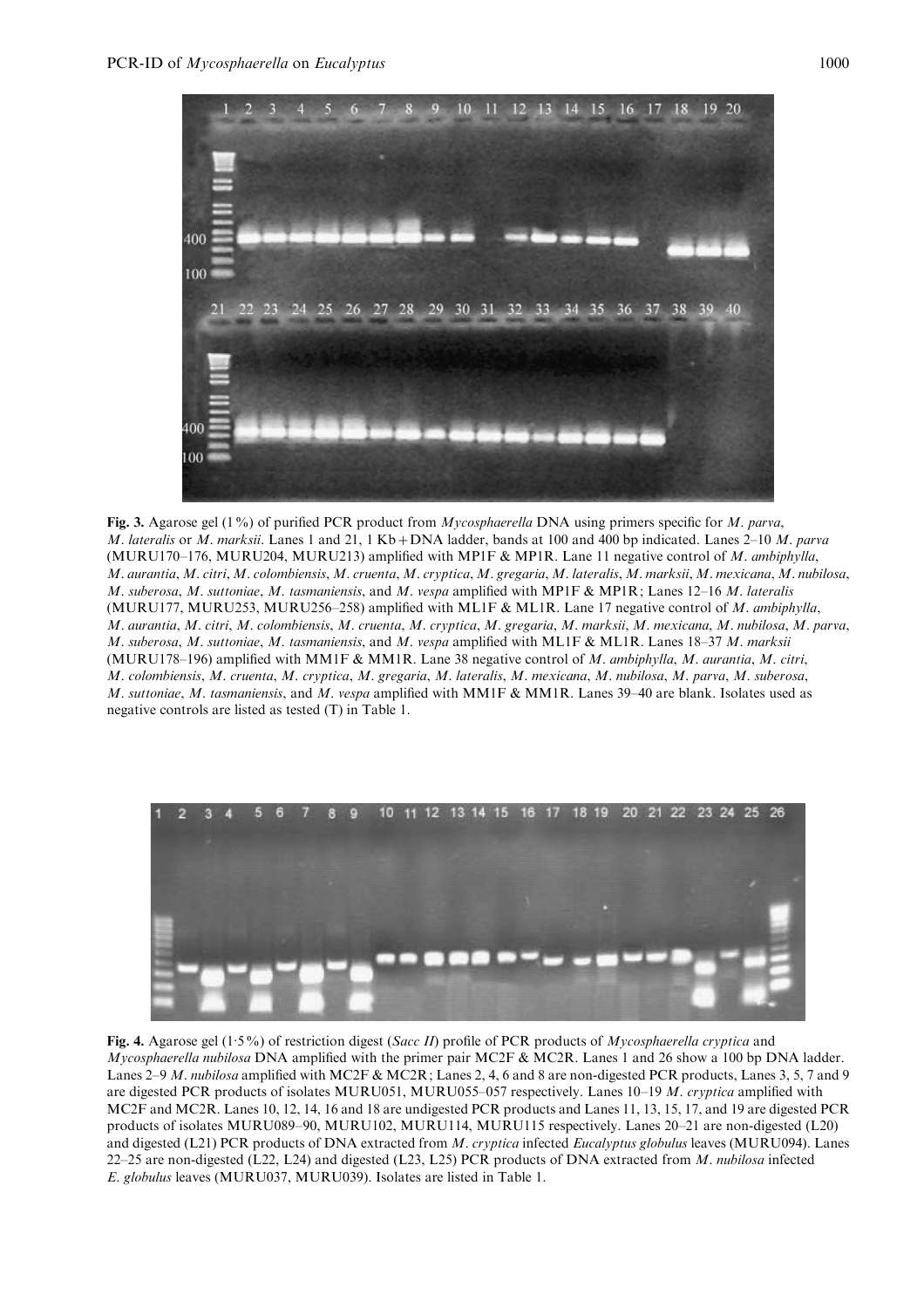

Fig. 5. Agarose gel (1%) indicating the sensitivity of PCR primer pairs MC2F/MC2R, ML1/ML1R, MM1/MM1R, MN1/MN1R, MP1/MP1R specific for Mycosphaerella cryptica (L2–5), M. lateralis (L6–9), M. marksii (L10–13), M. nubilosa (L14–17) and M. parva (L18–21) respectively. DNA template amounts were  $\ln g$  (L2, L6, L10, L14 and L18), 100 pg (L3, L7, L11, L15, L19), 10 pg (L4, L8, L12, L16 and L20) and 1 pg (L5, L9, L13, L17 and L21). Lanes 1 and 22 a 100 bp DNA ladder with the 400 and 100 bp fragments indicated on the left of the gel. Lanes 1 and 22 100 bp ladder.



Fig. 6. Agarose gel (1%) indicating the activity of PCR primer pairs MC2F/MC2R, ML1F/ML1R, MM1F/MM1R, MN1F/MN1R, MP1F/MP1R on DNA extracted from diseased Eucalyptus globulus leaves. Primer pairs MC2F/MC2R products amplified from sample leaves MURU 035, 037, 039, 094, 100, 149, 168 (L2–8); MM1F/MM1R amplified products from sample leaves MURU 031, 033, 035, 100 (L9–12); MN1F/MN1R amplified products from sample leaves MURU 035, 037, 039, 097 and 168 (L13–17); ML1F/ML1R amplified products from sample leaf MURU 031 (L18); MP1F/MP1R amplified products from sample leaf MURU 033 and 035 (L19–20); MC2F/MC2R, ML1F/ML1R, MM1F/MM1R, MN1F/MN1R, MP1F/MP1R on DNA extracted from non-diseased E. globulus leaves, respectively (L21–25). Lanes 1 and 26 100 bp ladder.

## DISCUSSION

Primers that selectively amplify DNA from  $Myco$ sphaerella cryptica, M. lateralis, M. marksii, M. nubilosa, and M. parva, important fungi associated with

the Mycosphaerella disease complex of eucalypts in Australia were successfully developed in the current study. This will allow the identification of these species by non-specialists in Mycosphaerella taxonomy. This specific PCR technique offers advantages over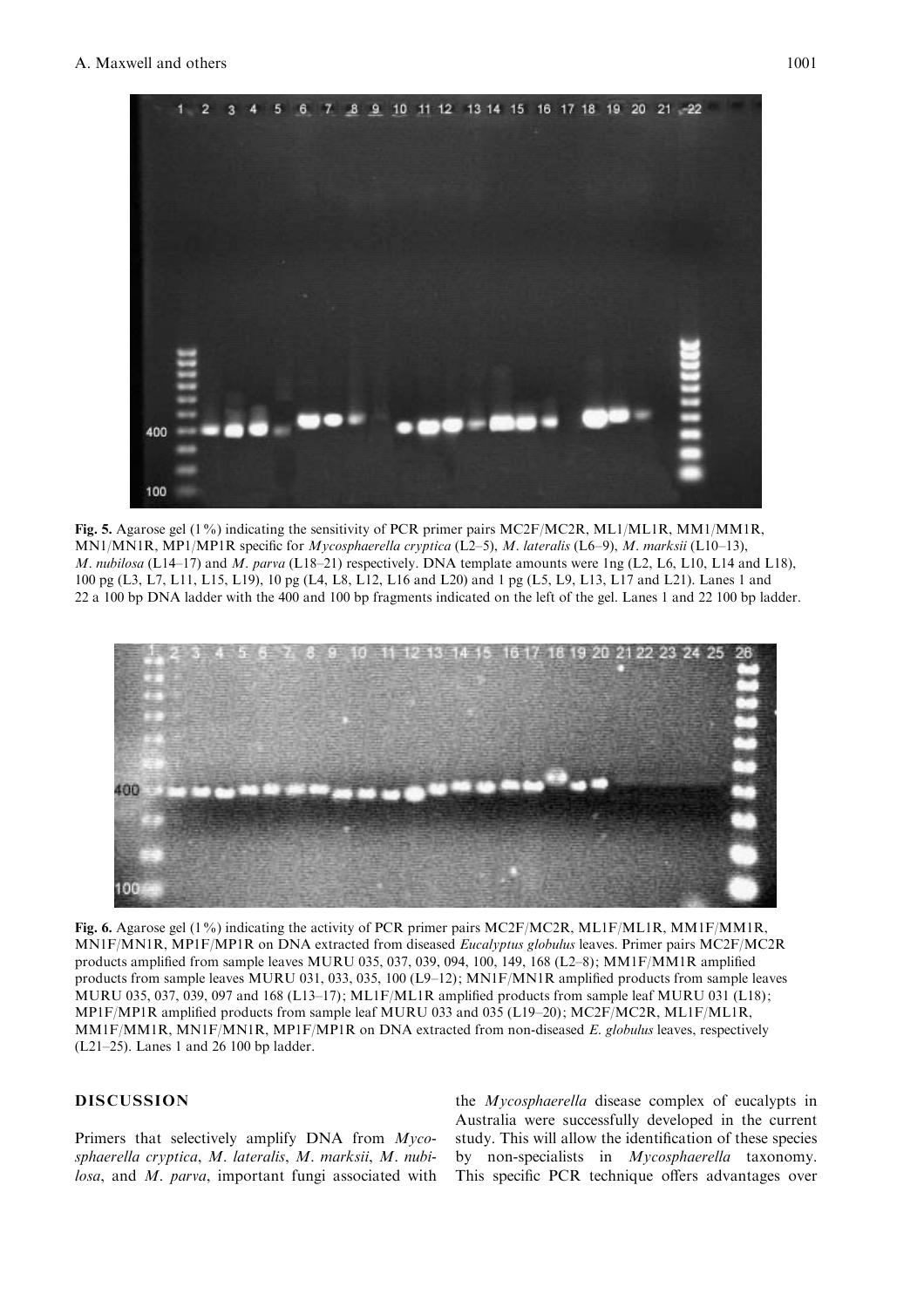Table 3. Sensitivity of specific primers in detecting Mycosphaerella nubilosa in DNA extracted from highly-diseased (HD), moderatelydiseased (MD), subchlorotic diseased (S-CD) and non-diseased (ND) Eucalyptus globulus leaf lesions.

| Symptom<br>class <sup>a</sup> | Minimum DNA<br>template<br>(mean; $n=3$ ) |
|-------------------------------|-------------------------------------------|
| H <sub>D</sub>                | 10 <sub>pg</sub>                          |
| MD                            | 40 <sub>pg</sub>                          |
| S-CD                          | 1 <sub>ng</sub>                           |
| ND.                           | No product                                |

<sup>a</sup> HD, Necrotic with abundant pseudothecia; MD, chlorotic or necrotic without ascomata apparent; S-CD, translucent circular loss of wax-cuticle, not yet chlorotic; and ND, no disease symptoms.

randomly amplified polymorphic DNA (RAPDs), the previously published molecular method for the identification of *Mycosphaerella* species from eucalypts (Carnegie et al. 2001). The use of species-specific primers is more reliable and robust than RAPDs, which are often not reproducible between different laboratories (McDonald & McDermott 1993, Brown 1996).

In addition, these primers have been used in the detection of each of these species through the direct amplification of DNA from infected host plant tissue. The primers from the current study will enable early diagnosis of the causal organisms of MLD in a plantation or forest. These primers will also facilitate studies into Mycosphaerella disease development in that the presence of the pathogen may be detected prior to the appearance of symptoms. Studies may be conducted to determine the length of a hemi-biotrophic phase and the extent of tissue colonisation, both spatially and temporally, beyond the necrotic lesion in these Mycosphaerella species. Previously, such studies have been hampered by the slow growth rate of these fungi in culture and the lack of media that would allow their selective isolation and detection by directly plating diseased and non-diseased host tissue.

The primers were sensitive to target DNA amounts as low as 1 pg. The activity of the primers against M. cryptica DNA at 10 ng or more appeared to be inhibited. This may be due to the pigments formed by M. cryptica that are extracted along with the DNA, inhibiting the PCR process. Therefore in using these primers it is necessary to dilute the DNA to the point where the dark pigment is not apparent  $(<1-5$  ng  $\mu$ l<sup>-1</sup>). The primers were also able to detect the target species in lesion DNA extract. In highly diseased leaves that were heavily covered in ascomata the primers were able to detect target Mycosphaerella species from 10 pg of template DNA. However in moderate and low levels of disease the primers required a minimum of 40 and 1000 pg of DNA respectively. This is most likely because there is less target-DNA as a proportion of the total DNA extracted from the leaf in the early symptom lesions than in developed lesions. It is significant that M. *nubilosa* was detected in lesions

Table 4. Identification of Mycosphaerella species by amplification and sequencing with species-specific primers from DNA extracts of Eucalyptus globulus leaves.

| Voucher<br>specimen<br>(MURU) | Symptom<br>class <sup>a</sup> | Specific<br>primers that<br>generated<br>products | <b>NCBI</b><br>Sequence<br>reference | Mycosphaerella<br>sequence<br>homologyb |
|-------------------------------|-------------------------------|---------------------------------------------------|--------------------------------------|-----------------------------------------|
| 031                           | marksii                       | ML1                                               | AY939544                             | lateralis                               |
| 031                           |                               | MM1                                               | AY939529                             | marksii                                 |
| 033                           | marksii                       | MM1                                               | AY939526                             | marksii                                 |
| 033                           |                               | MP1                                               | AY939527                             | parva                                   |
| 035                           | marksii                       | MC2 <sup>c</sup>                                  | AY939528                             | nubilosa                                |
| 035                           |                               | MM1                                               | AY939525                             | marksii                                 |
| 035                           |                               | MN1                                               | AY939530                             | nubilosa                                |
| 035                           | marksii                       | MP1                                               | NS <sup>e</sup>                      | <b>NS</b>                               |
| 037                           | nubilosa                      | MC2 <sup>c</sup>                                  | AY939531                             | nubilosa                                |
| 037                           |                               | MN1                                               | AY939532                             | nubilosa                                |
| 037                           |                               | MP1                                               | AY939533                             | parva                                   |
| 039                           | nubilosa                      | MC2 <sup>c</sup>                                  | AY939534                             | nubilosa                                |
| 039                           |                               | MN1                                               | AY939535                             | nubilosa                                |
| 094                           | cryptica                      | MC2 <sup>d</sup>                                  | AY939536                             | cryptica                                |
| 097                           | nubilosa                      | MC2 <sup>c</sup>                                  | AY939537                             | nubilosa                                |
| 097                           |                               | MN1                                               | AY939538                             | nubilosa                                |
| 100                           | mixed                         | MC2 <sup>c</sup>                                  | AY939539                             | nubilosa                                |
| 100                           |                               | MM1                                               | AY939540                             | marksii                                 |
|                               |                               | MP1                                               | NS                                   | <b>NS</b>                               |
| 149                           | mixed                         | MC2 <sup>c</sup>                                  | AY939541                             | nubilosa                                |
| 149                           |                               | MN1                                               | NS                                   | nubilosa                                |
| 168                           | mixed                         | MC2 <sup>c</sup>                                  | AY939542                             | nubilosa                                |
| 168                           |                               | MN1                                               | AY939543                             | nubilosa                                |

<sup>a</sup> The symptom class 'cryptica' were lesions characterised by pseudothecia densely arranged on both surfaces of young leaves with a waxy bloom; 'marksii' by pseudothecia only on the adaxial leaf surface of young leaves; 'nubilosa' by lesions only on the abaxial leaf surface of young leaves; mixed species by lesions on older leaves without a waxy bloom with pseudothecia densely arranged on the abaxial surface and more sparsely arranged on the adaxial nubilosa.

 $b$  *Mycosphaerella* identities based on greater than 99% sequence homology.

 $c$  Restriction digest of PCR product with *Sacc* II generated 2 bands characteristic of Mycophaerella nubilosa.

<sup>d</sup> Restriction digest of PCR product with Sacc II generated one band consistent with Mycosphaerella cryptica.

<sup>e</sup> NS, Not sequenced.

that were barely visible or recognisable as such. These very early symptoms were expressed as a circularshaped loss of the waxy bloom on the lower leaf surface.

It is possible that some  $Mycosphaerella$  parasites of Eucalyptus occur as endophytes and switch to a pathogenic phase after a period in the leaf or in response to some environmental cue. It is also possible that Mycosphaerella species may occur as endophytes and then become saprophytic as leaves die. For example *Mycosphaerella* species are thought to occur as endophytes in the palm Livistona chinensis grown in sub-tropical Hong Kong (Guo et al. 2000) and in Fagus sylvatica throughout Europe (Danti et al. 2002). Other than M. endophytica (Crous 1998), it is not known what endophytic Mycosphaerella species may occur on eucalypts. There are two implications for this. First, there may be undescribed Mycosphaerella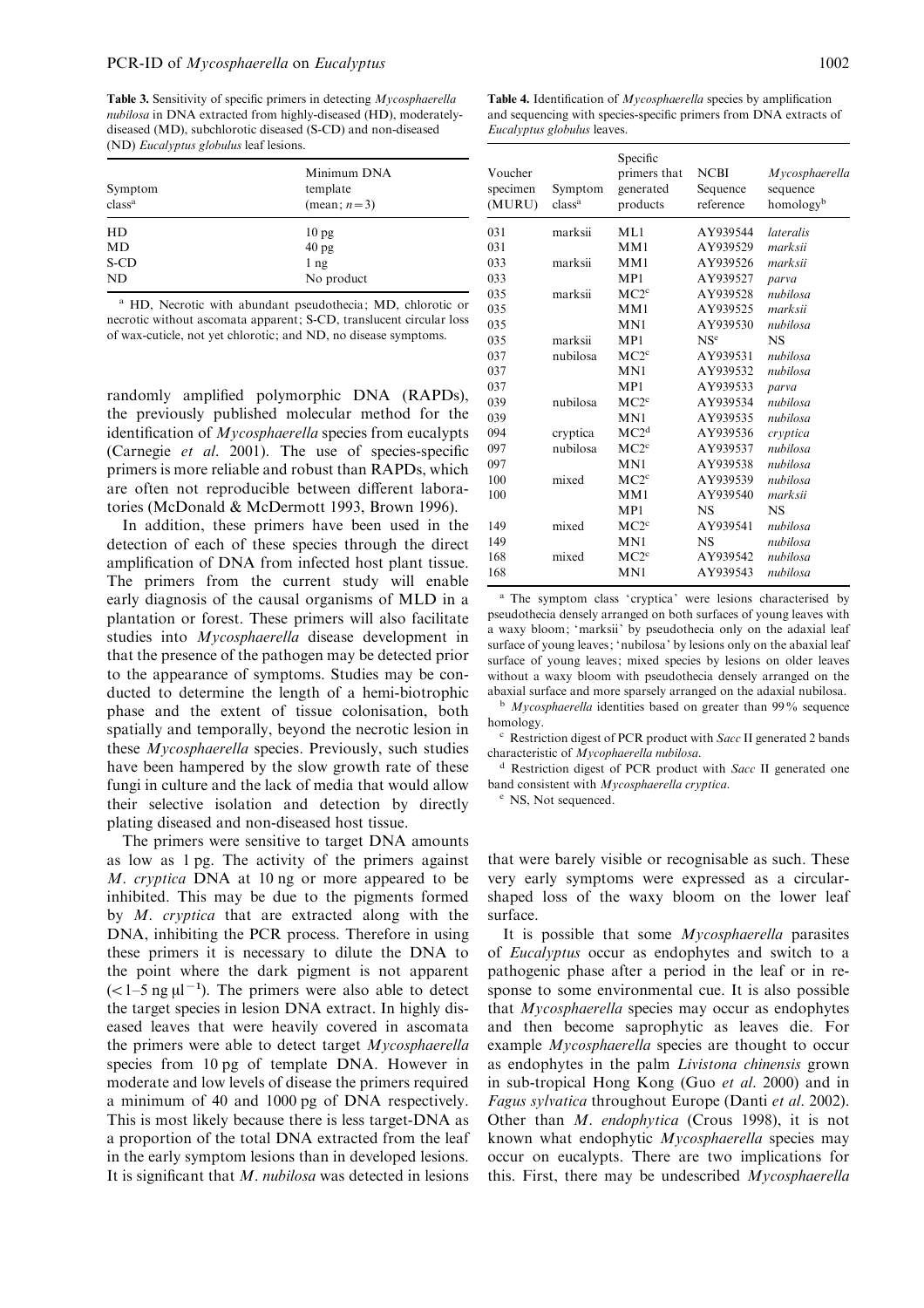endophytes of eucalypts that could be amplified by these primers and give a false positive identification. This can be tested by sequencing the PCR products from leaf material. Second, these primers could be used to detect the presence of the target Mycosphaerella species prior to symptoms appearing. Thus they could be used to measure presence and the duration of an endophytic phase.

A comparison of primer specificity with the phylogenetic analysis indicated that, except for  $M$ . cryptical and M. nubilosa, each of the primer target species occurred in separate clades. Each primer was tested against DNA from at least one Mycosphaerella species from within the same clade as its target species. As these closely related, non-target species were not amplified this shows that these primers are specific at the species level. The only exception to this was MC2F/ MC2R which amplified the non-target M. nubilosa. Three other primers specific for M. cryptica at the rRNA ITS locus were tested, but they also amplified M. nubilosa (data not shown). M. cryptica and M. nubilosa were only able to be differentiated by an additional restriction digest with Sacc II. Because of the close similarity of these two species at this locus it is unlikely that specific primers will be developed for M. cryptica. Sequencing of other more variable genes may yield primers that are able to unambiguously identify  $M$ . *cryptica* in a single step without the need for restriction digest.

The PCR-based system developed in this current study is useful for detecting Mycosphaerella species occurring on eucalypts. The primers were screened against sequences from a range of isolates off diverse hosts sourced from locations worldwide and tested against DNA extracts from isolates collected off a range of host species. Therefore, they are useful against the known diversity of their target species. However the primers are based on available sequence information which includes 31 of the 35 currently described species from eucalypts and additional sequences of 17 species from non-eucalypt hosts. This is from a total of 2000 named Mycosphaerella species. Thus there are many taxa for which the specificity of these primers is not known. However, most Mycosphaerella species have a narrow host range and therefore these non-sequenced taxa are not likely to occur on eucalypts. Nevertheless, it remains possible that these primers will amplify an unknown non-target species. Therefore, it is desirable where possible to confirm the species identification of products from leaf DNA extract by sequencing the PCR product.

The theoretical specificity of these primers across all fungal and plant taxa was tested through a BLAST query. Matches to non-target species were rare and where they occurred it was to another *Mycosphaerella* species. In no case did both primers in a primer pair match a non-target species. However, theoretical and actual specificity do not always correspond. In the current study the MC2F/MC2R primer pair amplified

M. nubilosa for which they were not designed and products from this primer pair required a restriction digest to confirm whether  $M$ . cryptica or  $M$ . nubilosa was present. Thus despite differences between a primer and the target site, amplification can occur. This is a situation that is not unique to the primers designed in the current study and, as suggested above, identification should be confirmed by sequencing products where possible.

Although  $M$ . cryptica and  $M$ . *nubilosa* are wellstudied, the role of other species in the MLD disease complex is not well understood. For example, M. marksii and M. parva are often isolated from diseased eucalypts, but their ability to cause disease has not been proven (Park & Keane 1982b, Park 1984, Park et al. 2000). This is because these fungi are often isolated from lesions that are also colonised by other Mycosphaerella species, and hence it is difficult to obtain pure ascospore suspensions of M. parva and M. marksii for pathogenicity studies. The development of species-specific primers will enable the order and pattern of species colonisation of a leaf to be established. It may be that some of the less commonly isolated species, or those that sporulate on older senescing leaves, infect and cause disease on healthy young leaves, but are slower than other Mycosphaerella species to sporulate. These primers could be used to test this hypothesis. They could also be used to confirm the presence of species involved in the disease complex in epidemiological or host resistance studies. Currently, studies into the interaction and succession process of the species involved in the Mycosphaerella disease complex in south-western Australia are underway.

## ACKNOWLEDGEMENTS

This work forms part of a PhD project funded by an Australian Postgraduate Award (Industry) grant. The financial and in-kind support of Integrated Tree Cropping Pty is gratefully received. Our appreciation is extended to Western Australian Plantation Resources (WAPRES) for access to their plantations. Paul Barber, Treena Burgess and Caroline Mohammed generously provided some of the Mycosphaerella cultures.

#### REFERENCES

- Berbee, M. L., Yoshimura, A., Sugiyama, J. & Taylor, J. W. (1995) Is Penicillium monophyletic? An evaluation of phylogeny in the family Trichocomaceae from 18S, 5.8S and ITS ribosomal DNA sequence data. Mycologia 87: 210-222.
- Beresford, R. M. (1978) Mycosphaerella nubilosa (Cooke) Hansf. on Eucalyptus delegatensis R.T. Baker : further studies of epidemiology in the North Island of New Zealand. MSc thesis, University of Auckland.
- Brown, J. K. M. (1996) The choice of molecular marker methods for population genetic studies of plant pathogens. New Phytologist 133: 183–195.
- Carnegie, A. J. (1991) The susceptibility of certain Eucalyptus species and provenances to infection by Mycosphaerella species and other leaf parasites. Honours thesis, La Trobe University, Melbourne.